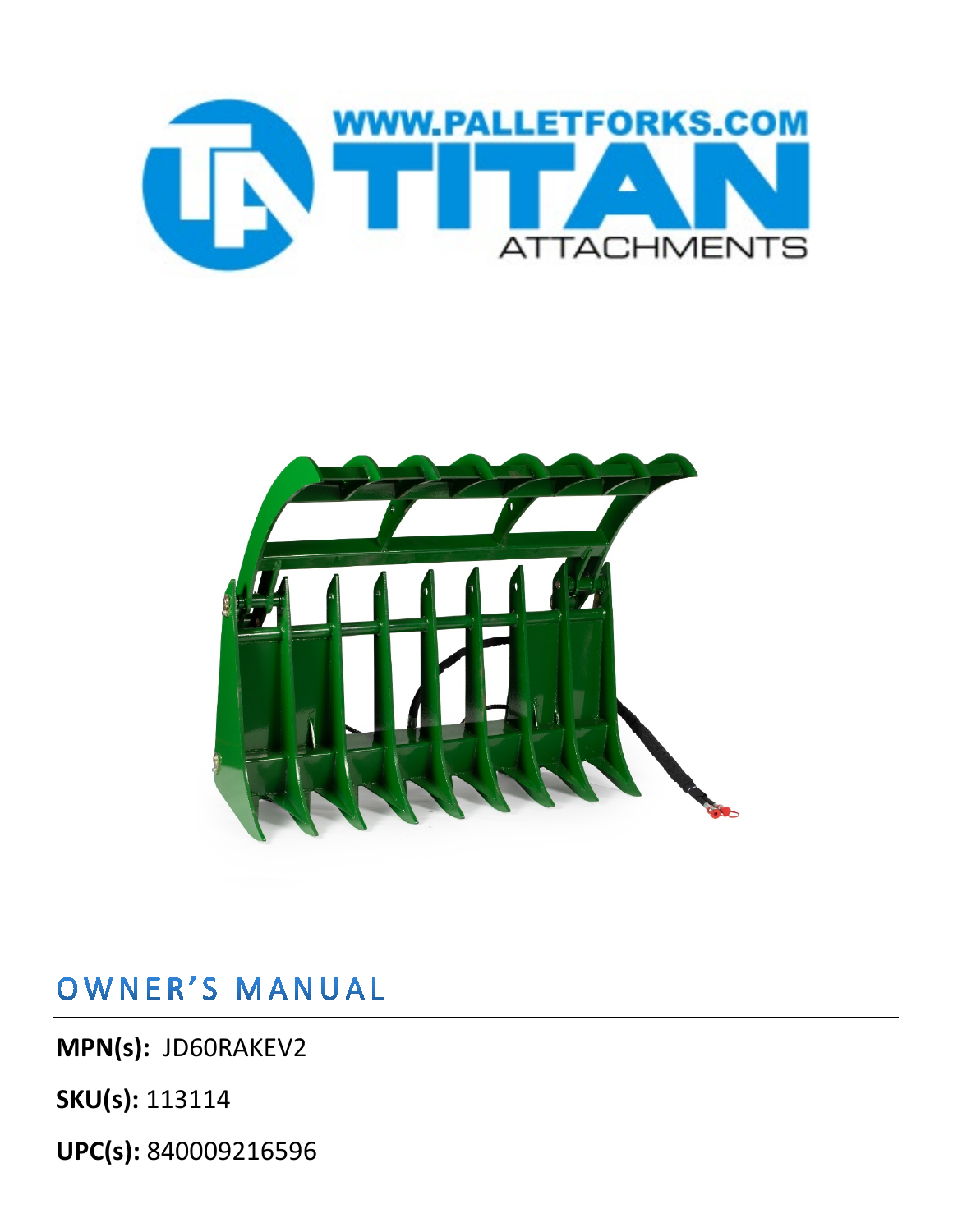### PARTS DIAGRAM / EXPLODED VIEW



| <b>KEY</b> | <b>DESCRIPTION</b>            | <b>QTY</b>     | <b>KEY</b> | <b>DESCRIPTION</b>              | <b>QTY</b>     |
|------------|-------------------------------|----------------|------------|---------------------------------|----------------|
| (1)        | <b>UPPER JAW</b>              | 1              | (10)       | <b>PIONEER COUPLER - FEMALE</b> | $\mathbf{1}$   |
| (2)        | <b>LOWER JAW</b>              | 1              | (11)       | <b>OIL HOSE - RETURN</b>        | $\overline{2}$ |
| (3)        | PIN-1 (RC60-300)              | 4              | (12)       | PIN-2 (RC60-400)                | $\overline{2}$ |
| (4)        | <b>HYDRAULIC CYLINDER</b>     | $\overline{2}$ | (13)       | <b>FLAT WASHER 10</b>           | 6              |
| (5)        | <b>OIL HOSE - FEED</b>        | $\overline{2}$ | (14)       | <b>HEXA BOLT M10x25</b>         | 6              |
| (6)        | <b>T-CONNECTOR</b>            | $\overline{2}$ | (15)       | <b>SPRING WASHER 10</b>         | 6              |
| (7)        | <b>SPRING WASHER 18</b>       | $\overline{2}$ | (16)       | <b>GREASE ZERK</b>              | 4              |
| (8)        | <b>MAIN OIL HOSE</b>          | $\overline{2}$ | (17)       | <b>HEXA THIN NUT G3-8</b>       | 4              |
| (9)        | <b>PIONEER COUPLER - MALE</b> | 1              |            |                                 |                |

## ASSEMBLY INSTRUCTIONS

− This product is delivered in full assembly. No assembling work is needed.